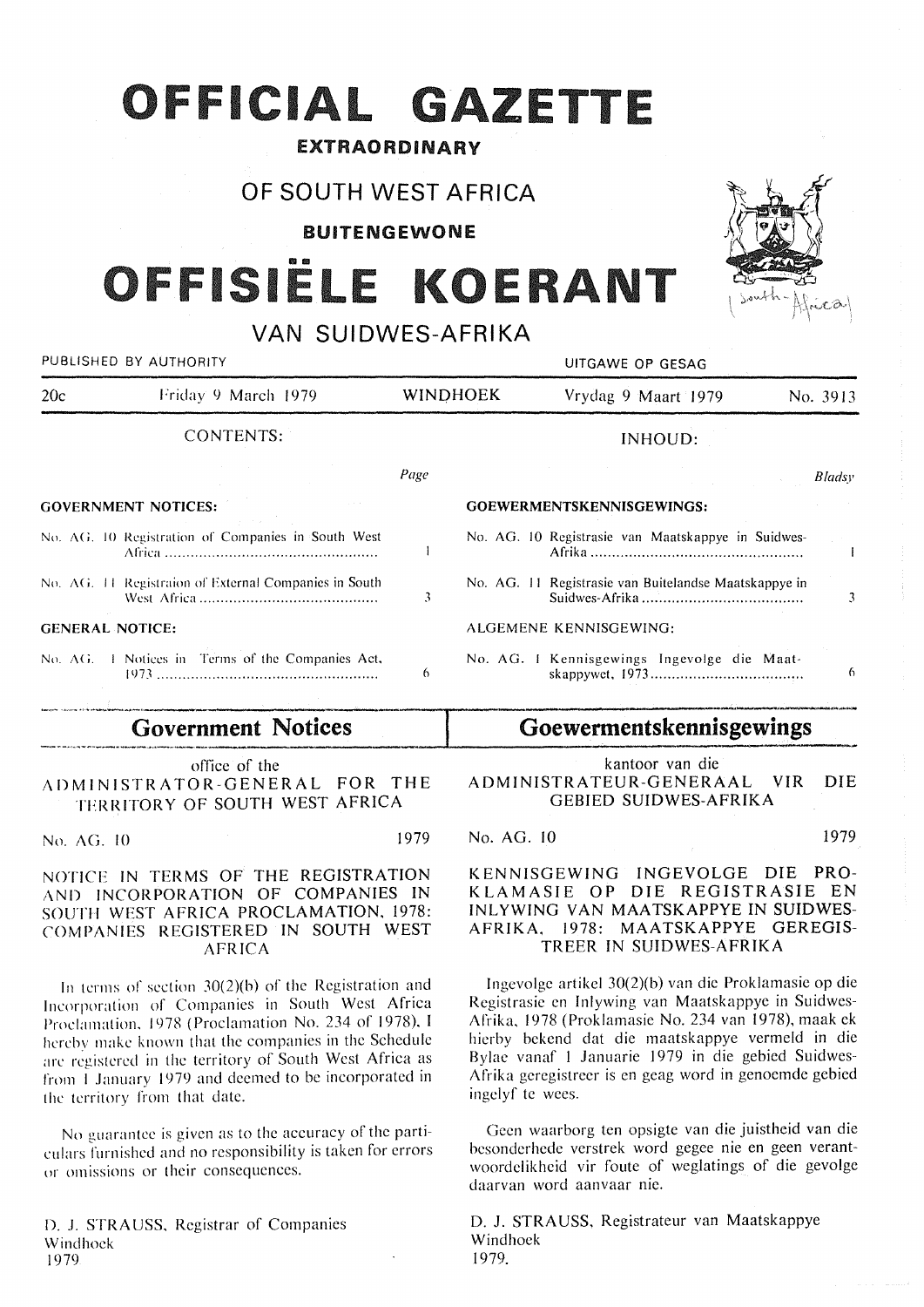## **REGISTRASIE VAN MAAT-SKAPPYE/REGISTRATION OF COMPANIES. HERREGISSTRASIE/RE-REGISTRATIONS**

Nommer, naam en adres van maatskappy, aandelekapitaal/Number, name and address of company, share capital.

- 70/10489 NAMIBIA BEECH (PTY) LTD, 3rd Floor, Barclays Bank Building, Kaiser Street, Windhoek: R4 000. Investments.
- 1956 PHILLIPS ELECTRONICS S.W.A. (PTY) LTD, 3 Lange Reihe Kahn Street, Eros, Windhoek: RIO 000. Commerce.
- 26/1923 THE SOUTH WEST AFRICA COLD STORAGE AND STOCK FARMERS LTD, Erf e729, Kalie Roodt Street, Windhoek: RI 000 000. Commerce.
- 70/15844 SONNENECK (PTY) LTD, Erf 185, Otjiwarongo: Rl00. Investments.
- 70/1766 NATIONAL COMPUTER SERVICES (PTY) LTD, 3 Nachtigal Street, Windhoek: RIO 000. Investments.
- 78/02516 PAN AFRICAN COMMERCIAL CORP. (S.W.A.) (PTY) LTD, 35 Garten Street, Windhoek: R4 000. Commerce.
- 132/68 KUTTELFISCH (NAMIBIA) (PTY) LTD, 1st Floor, Standard Bank Chambers, Kaiser Street, Windhoek: R200. Fishing.
- 2349 LENNING (S.W.A.) (PTY) LTD, Erf 3520, Iscor Road, Northern Industrial Area, Windhoek: RIO 000. Secondary. (Contractors).
- 71/02795 GET SUPPLIERS (PTY) LTD, 137 Stübel Street, Windhoek: R1 000. Investments.
- 73/03132 MIANTOMA (PTY) LTD, Erf 20, Pioneerspark, Windhoek: R4 000. Commerce.
- 97/3104 NOMTSAS LIVESTOCK DEALERS (PTY) LTD, Roon Street, Swakopmund: R100. Farming.
- 483 NORTHERN GARAGE (PTY) LTD, Erf 13, Grootfontein: R20 000. Commerce.
- 1770 GERO PROPERTIES (PTY) LTD, Erf 259 SWAKOPMUND: Rl 000. Investments.
- $70/7949$  LIZ HIRST ESTATES (PTY) LTD, P.O. Box 21310, Windhoek: R 100. Investments.
- 69/16587 MCCARTHY CONTRACTORS (S.W.A.) (PTY) LTD, Standard Bank Chambers. Kaiser Street, Windhoek: R10 000. Secondary. (Building Contractors).
- 72/08491 TARSUS EXPLORATION CO. (PTY) LTD, P/A G. J. Hanekom & Kie, 5de Vloer, Swabankgebou, Biilowstraat Windhoek: RI 000. Mynbou. (Prospekteerders.)
- 1794 SLABBERT VERSTER & MALHERBE (MAITLAND) (S.W.A.) (PTY) LTD, 56 Stiibel Street, Windhoek: RIO 000. Investments.
- 63/3882 ASHLEE DISTRIBUTORS (PTY) LTD, 43 Lazarett Street, Windhoek: Rl 000. Investments.
- 65/5802 ATLAS CASH AND CARRY (EDMS) BPK, Repuliekweg 128, Windhoek: R20 000. Commerce. (Shipping.)
- $69/6959$  JURGENS WOONWAENS<br>(WINDHOEK) (EDMS) BPK, C/R Kaiser & (WINDHOEK) (EDMS) BPK, C/R Kaiser Gramann Street, Windhoek: R4 000. Commerce.
- 56/3262 D' ANJELIER BELEGGINGS (EDMS) BPK, 13 Gutenberg Street, Windhoek: R220. Investments.
- 1758 FOX HOLDINGS (S.W.A.) (PTY) LTD, Barclays National Bank Ltd, Trustee Dept., 1st Floor, C/R Kaiser & Meinert Streets, Windhoek: R200. Investments.
- 144 RIETFONTEIN (WINDHOEK) (PTY) LTD, 10 Von Eckenbeech Street, Windhoek: R31 000. Farming.<br>942 –
- CONTRACTORS PROPERTIES (WINDHOEK 3488) (PTY) LTD, 2 Ruhr Street, Northern Industrial Area, Windhoek: R200. Investments.
- $C$  2009  $-$  THE SOUTH WEST FINANCE CORP. LTD, 1st Floor, Swabank Building, 12-20 Bülow Street, Windhoek: R3 000 000. Finance.
- $675$  EDWARD LUMLEY & SONS (S.W.A.) (PTY) LTD, 404 Nimrod Buildings, Kaiser Street, Windhoek: R 10 000. Commerce. (Insurance Brokers).
- 78/1285- S.A. PLAN S.W.A. (EDMS) BPK, Kamer 215, 2 de Vloer, Sanlamgebou, Biilowstraat, Windhoek: R4 000. Handel.
- 1264 CAPRICORN MEAT INDUSTRIES (EDMS) BPK, 181 Kaiser Street, Windhoek: RIO 000. Commerce. (Garage.)
- 69/15591 LEYLAND TRUCK & BUS (S.W.A.) (PTY) LTD, Parsons Street, Southern Industrial Area, Windhoek: R100. Commerce. (Garage.)
- 1981 M. H. PROPERTIES (S.W.A.) (PTY) LTD, Snyman Circle, Trift Street, Windhoek: R2 000. Investments.
- 78/2928 SCHINDLER LIFTS (NAMIBIA) (PTY) LTD, 53 Tal Street, Windhoek: R100. Commerce.
- 65/9498 NAMIB POWER (PTY) LTD, Permanent Building, D/R Kaiser & Post Streets, Windhoek: R5 000. Secondary. (Engineers.)
- 2326 WINDHOEK STER (PTY) LTD, Barclays National Bank Ltd, Trustee Dept., 1st Floor, Kaiser Street, Windhoek: R200. Investments.
- 1982 HI-HO VULCANIZING WORKS (PTY) LTD, Snyman Circle, Trift Street, Windhoek: R2 000. Commerce.
- 1719 MARINE GROUP INVESTMENTS (PTY) LTD, 1st Floor, Swabank Building, Windhoek: R60 000. Mining.
- 1098 VOLTEX ELECTRIC (PTY) LTD, Permanent Building, C/R Kaiser & Post Streets, Windhoek: R12 000.
- 73/5920 CHIEBELLA (EDMS) BPK, Haakiesdoorn, Distrik Warmbad: R4 000. Farming.
- 71/09533 STEFRAC PROMOTIONS (PTY) LTD, Tai Street, Windhoek: RIO 000. Commerce. (General Dealers.)
- $75/1512$  FALK HEDRICH & CO (S.W.A.) (PTY) LTD, Edison Street No 22, Windhoek: R100. Secondary. (Contractors.)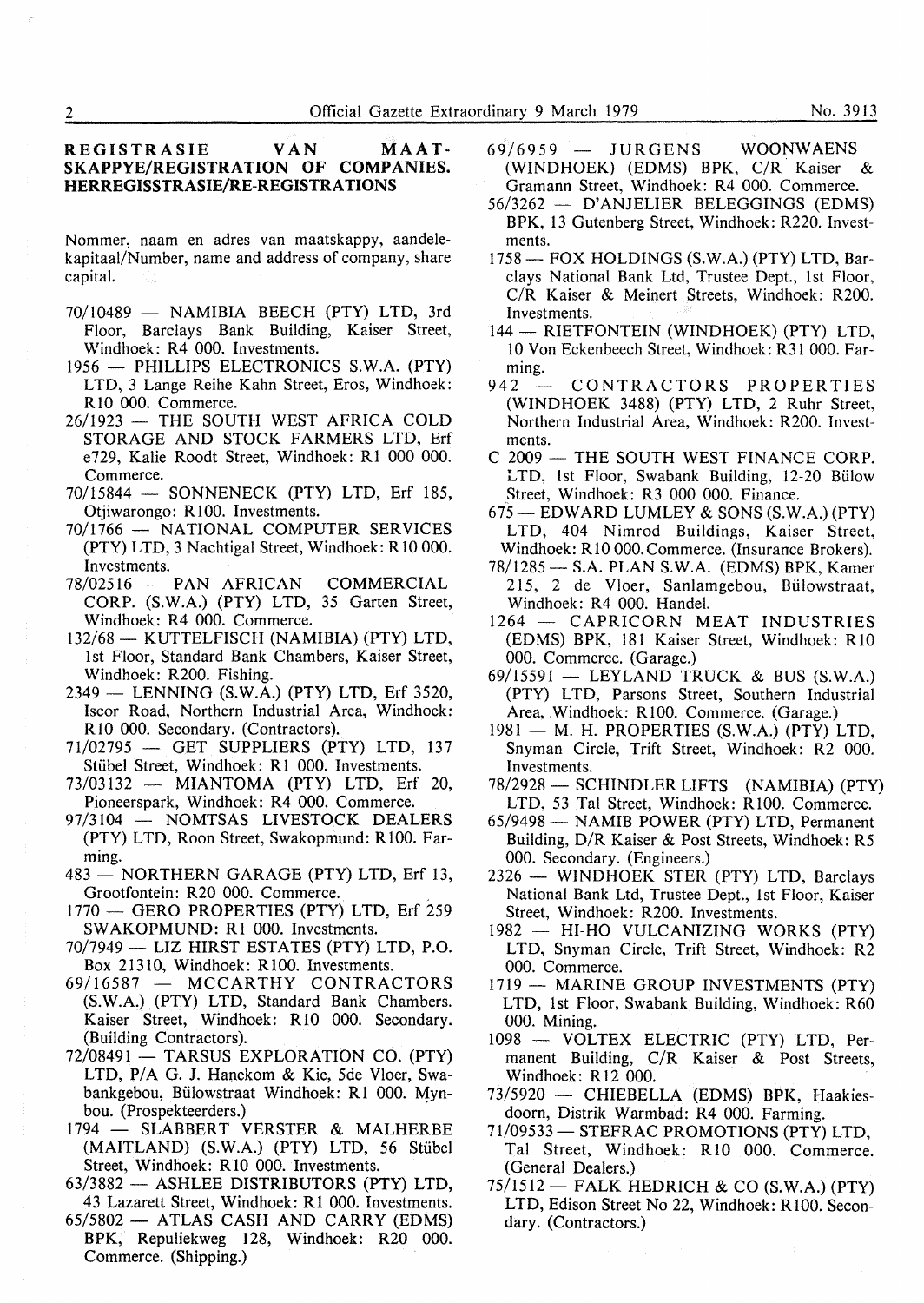- $723 J$ . C. HARRIES & COMPANY (PTY) LTD. Swabank Building, Windhoek: R200. Commerce. (Shipping.)
- $73/12205 -$  DAWID RICE & CO. (S.W.A.) (PTY) LTD, Ruhr Street, Northern Industrial Area, Windhoek: R4 000. Commerce.
- $74/2531$  AFRICAN COMMERCE (SWA) (PTY) LTD, 92 Gobabis Road, Klein Windhoek: R4 000. Commerce.
- 56/1525 CONTACT ELECTRICAL (PTY) LTD, Permanent Building, C/R Kaiser & Post Streets, Windhoek: R 10 000. Commerce. (Wholesalers).
- 73/5755 KAWAKIRI (EDMS) BPK, Haakiesdoorn, Distrik Warmbad: R4 000. Farming.
- 70/15 JOJANIE BELEGGINGS (EDMS) BPK, 3de Vloer, Nimrodgebou, Casinostraat, Windhoek: RI 00. Beleggings.
- 1796 SUPER FOODS (PTY) LTD, Barlow House. Erf 2201, Windhoek: R 100. Investments.
- 70/13647 ZEUS EXPLORATION (PTY) LTD, 8th Floor, United House, Kaiser Street, Windhoek: R 100. Mining.
- 70/13682-JUNO EXPLORATION (PTY) LTD, 8th Floor, United House, Kaiser Street, Windhoek: R<sub>100</sub>. Mining.
- UC/5700 ZYP PRODUCTS LTD, 11 Omaramba Road, Windhoek: RS 000. Commerce.
- UC/15913 DISTILLERS KORPORASIE (WINDHOEK) BPK, Distillersgebou, Tienie Louwstraat, Noordelike lndustrie Gebied, Windhoek: R20 000. Commerce. (Wholesalers.)<br> $73/05754$  - BAGAROCK
- BAGAROCK (EDMS) BPK, Haakiesdoorn, Distrik Warmbad: R400 000. Beleggings.
- $73/5753$  BEENBREEK (EDMS) BPK, Haakiesdoorn, Distrik Warmbad: R4 000. Boerdery.
- 73/5752 PELLADRIFT (EDMS) BPK, Haakiesdoorn, Distrik Warmbad: R4 000. Boerdery.

#### **ARTIKEL 21 MAATSKAPPYE - SONDER WINSOOGMERK/SECTION 21 COMPANIES -NOT FOR GAIN**

78/3156 - FREIE AKADEMIE DER WISSEN-SCHAFTEN UND KUNSTE NAMIBIA. 49 Stiibel Street, Windhoek: Bevordering van Wetenskappe en Kuns.

## No. AG. II 1979

## NOTICE IN TERMS OF REGISTRATION AND INCORPORATION OF COMPANIES IN SOUTH<br>WEST AFRICA PROCLAMATION. 1978: WEST AFRICA PROCLAMATION, EXTERNAL COMPANIES REGISTERED IN SOUTH WEST AFRICA

In terms of section 32(2) of the Registration and Incorporation of Companies in South West Africa Proclamation, 1978 (Proclamation No. 234 of 1978), I hereby make knwon that the external companies as mentioned in the Schedule are registered in the territory of South West Africa as from l January 1979.

No guarantee is given as to the accuracy of the particulars furnished and no responsibility is taken for errors or ommissions or their consequences.

D. J. STRAUSS, Registrar of Companies Windhoek 1979

## **REGISTRASIE VAN BUITELANDSE MAAT-SKAPPYE/REGISTRA TION OF EXTERNAL COMPANIES**

#### **REGISTRATION OF EXTERNAL COMPANIES/REGISTRASIE BUITELANDSE MAATSKAPPYE**

## No. AG. 11 1979

KENNISGEWING INGEVOLGE DIE PROKLA-MASIE OP DIE REGISTRASIE EN INLYWING VAN MAATSKAPPYE IN SUIDWES-AFRIKA, 1978: BUITELANDSE MAATSKAPPYE GEREGI-STREER IN SUIDWES-AFRIKA

Jngevolge artikel 32(2) van die Proklamasie op die Registrasie en Inlywing van Maatskappye in Suidwes-Afrika, 1978 (Proklamasie No. 234 van 1978), maak ek hierby bekend dat die buitelandse maatskappye in die Bylae vermeld vanaf l Januarie 1979 in die gebied Suidwes-Afrika geregistreer is.

Geen waarborg ten opsigte van die juistheid van die besonderhede verstrek word gegee nie en geen verantwoordelikheid vir foute of weglatings of die gevolge daarvan word aanvaar nie.

D. J. STRAUSS, Registrateur van Maatskappye Windhoek 1979

Number, name and address of company share capital/Nommer, naam en adres van maatskappy, aandelekapitaal.

F/59/2366- ADS ANKER DATA SYSTEMS (PTY) LTD, *53* Juta Street, Braamfontein: R200 000. Secondary. (Office Machines.)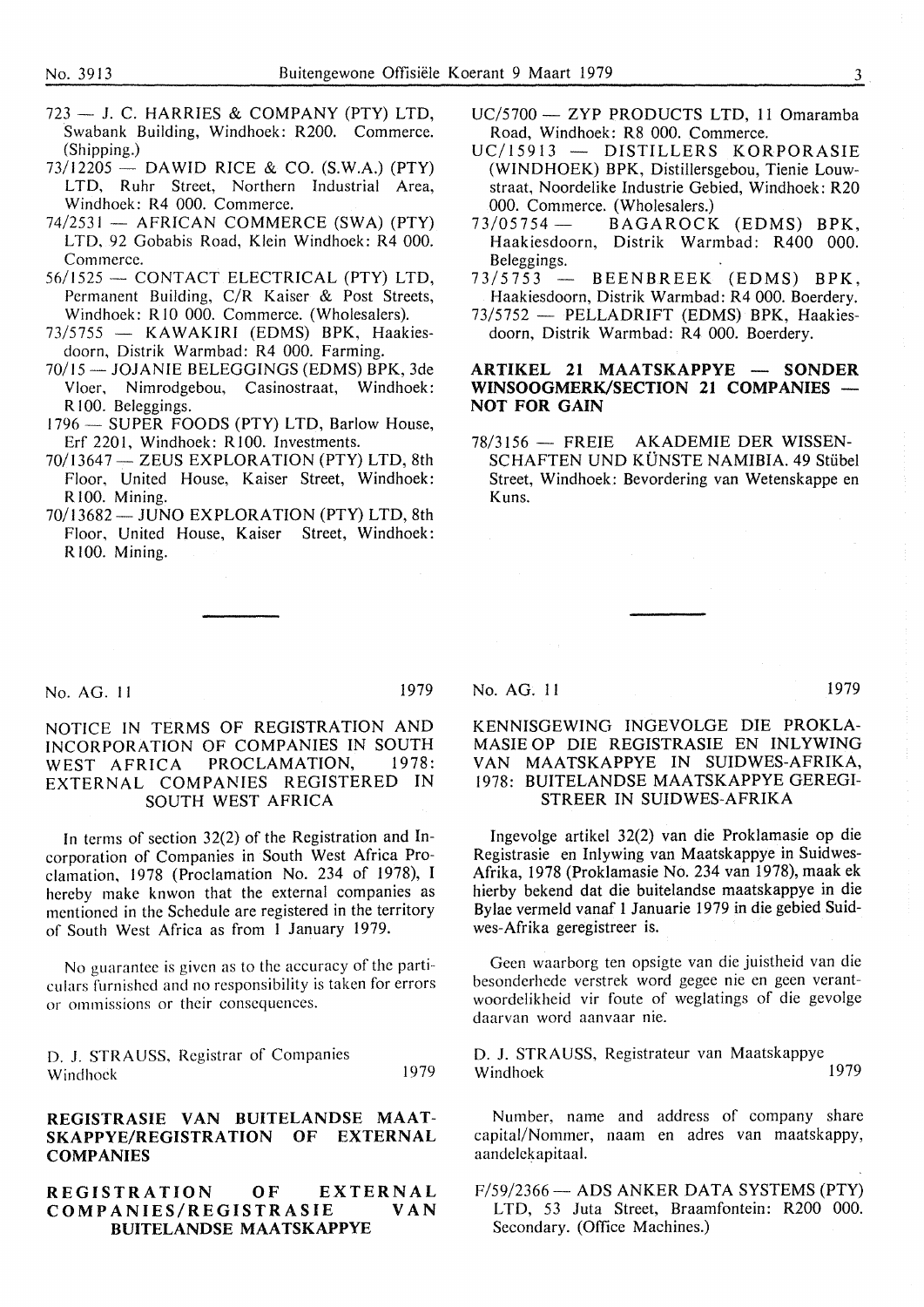- $F/UC/8971$  THE FEDERATED EMPLOYERS' MUTUAL ASSURANCE CO. LTD, 401 Permanent Building, *Clo* Kaiser & Post Streets, Windhoek: R200 000. Insurance.
- F/71/9695 BARCLAYS NATIONAL BANK LTD. *Clo* Kaiser & Post Streets, Windhoek: R60 000 000. Commerce.
- F/UC/23643 FRANKIPILE SOUTH AFRICA (PTY) LTD, 688 Main Pretoria Road, Wynberg, Transvaal: R500 000. Secondary. (Civil Engineers.)
- F/51/3338 STEELEDALE REINFORCING & ENGINEERING INDUSTRIES LTD, Erf 3519, Iscor Road, Northern Industrial Areas, Windhoek: R300 000. Secondary. (Steel Contractors.)
- $F/70/9744$  F.P.S. LTD, 1st Floor, Old United Building, Kaiser Street, Windhoek: R500 000. Commerce.
- $F/UC/2801$  FIRESTONE TYRE AND RUBBER CO. OF SOUTH AFRICA (PTY) LTD, *Clo*  Lorentz & Bone, Standard Bank Chambers, Kaiser Street, Windhoek: R200 000. Secondary. (Manufacturer of Rubber & Tyres & Tubes.)
- $F/67/2980$  AEGIS INSURANCE CO. LTD, 7th Floor, Capital Centre, Hepworths Arcade, Kaiser Street, Windhoek: R4 000 000. Insurance.
- $F/71/05560$  GUSTAV VOIGTS INVESTMENTS (PTY) LTD, 129 Kaiser Street, Windhoek: R200. Investments.
- $F/75/12$  BP SOUTH WEST LIMITED. United House, C/R Kaiser & Billow Streets, Windhoek: R4 000. Commerce.
- $F/70/3094 REINFORMG & ALLED$ INDUSTRIES (PTY) LTD, Erf 3519, Iscor Road, Northern Industrial Area, Windhoek: Rl 000 000. Commerce.
- $F/6077$  R. S. CO. PROPERTIES (PTY) LTD, Iscor Road, Windhoek:R20 000. Commerce. (Iron & Steel.)
- F/53/1508 SANTAM VERSEKERINGS-MAATSKAPPY BEPERK, Volkskasgebou, Kaiserstraat, Windhoek: RlO 000 000. Versekering.
- F/UC/24765 HEPWORTHS PROPERTIES LTD. 221 Kaiser Street, Windhoek: R40 000. Investments.
- $F/61/0150$  SHIELD INSURANCE CO. LTD, 702 Capital Centre, Hepworths Arcade, Kaiser Street, Windhoek: RI 500 000. Insurance.
- $F/70/13437$  COUPAR CONSTRUCTION (PTY) LTD, 16 Goering Street, United Building, Windhoek: R4 000. Secondary. (Building Construction.)
- $F/C/39$  HEPWORTHS LTD, 221 Kaiser Street, Windhoek: R1 000 000. Commerce.
- $F/78/3306$  VOLKSKAS BPK, Van der Waltstraat 230, Pretoria: R25 000 000. Handel. (Bankwese.)
- $F/65/6764$  SOUTH AFRICAN EAGLE INSURANCE co. LTD, 201 U.B.S. Building, Kaiser Street, Windhoek: R3 000 000. Insurance.
- $F/UC/3340$  THE SOUTH AFRICAN BATA SHOE CO. LTD, Bata Building, Mainchester Road, Pinetown: R3 500 000. Commerce.
- F/78/2998 TRANSNAMIBIA CARGO (PTY) LTD, John Meinertstraat 47, Windhoek: R1 000. Handel. (Vervoerkontrakteurs.)
- $F/C/003$  WILSON ROWNTREE (PTY) LTD Metje Behnsen Building, Kaiser Street, Windhoek: R600 000. Seondary. (Foodstuffs.)
- $F/78/3165$  S. W. UNITED AGENCY WALVIS BAY (PTY) LTD, 119 Kaiser Street, Windhoek: R100. Commerce. (Agency.)<br>62/2111 - SOUTH AFRICAN MUTUAL
- $F/62/2111$  SOUTH PROPERTY INVESTMENT CORP. (PTY) LTD, Kaiser Street, Windhoek: R200. Investments.
- $F/31544$  MUNED PROPERTIES (PTY) LTD, Kaiser Street, Windhoek: R4 000. Commerce. (General Dealers.)
- $F/73/5962$  SKEFCO (WINDHOEK) (PTY) LTD. 39 Ta! Street, Windhoek: R4 000. Commerce.
- F/1398 BONADEI BROS. S.W.A. GENERAL CONSTRUCTION (PTY) LTD, 2de Vloer, Volkskasgebou, Kaiserstraat 262, Windhoek: R200. Secondary. (Construction.)
- $F/72/6701 FRASER % CHALMERS$ EQUIPMENT (WINDHOEK) (PTY) LTD, lscor Road, Windhoek: R1 000. Investments.
- $F/UC/17130$  FEDERATED EMPLOYERS' INSURANCE CO. LTD, 401 Permanent Building, C/R Kaiser & Post Streets, Windhoek: R1 000 000. Insurance.
- $F/68/15688$  FEDERATED EMPLOYERS' INVESTMENT CO. LTD, 401 Permanent Building, C/R Kaiser & Post Streets, Windhoek:R6 000 000. Investments.
- $F/60/1245$  THE FEDERATED EMPLOYERS' TRUST LTD, 401 Permanent Building, C/R Kaiser & Post Streets, Windhoek: RlO0 000. Investments.
- F/840 NICTUS (EDMS) BPK, 1ste Vloer, Nictusgebou, Kaiserstraat 380, Windhoek: R200 000. Handel. (Algemene Handelaar.)
- $F/68/406$  THE VEKA FASHION GROUP (PTY) LTD, 7 Molkte Street, Windhoek: R 10 000. Sekondêr. (Bemarker van Mansklere.)
- $F/65/4733$  PLANMATIGE EIENDOM-ONTWIKKELINGS (KAAP) (EDMS) BPK, Sanlamgebou, Bülowstraat, Windhoek: R100. Beleggings.
- F/62/1760 HEIDELBERG GEBOU (EDMS) BPK, Sanlamgebou, Bülowstraat, Windhoek: R100. Beleggings.
- F/UC/9328 AA MUTUAL LIFE ASSURANCE ASS. LTD, Automutual House, 20 Wanderers Street, Johannesburg: R l 500 000. Insurance.
- F/63/6056 LTA CONSTRUCTION LTD, 2 Ruhr Street, Northern Industrial Area, Windhoek: Rl 000 000. Secondary. (Construction.)
- F/8-THE SOUTH WEST AFRICA CO, LTD, Portion 23 of Townlands No. 754, Grootfontein: R2 000 000. Mining.
- F/64/4622 PROTEA ASSURANCE CO. LTD, 4th Floor, Marie Neef Building, Kaiser Street, Windhoek: R1 875 000. Insurance.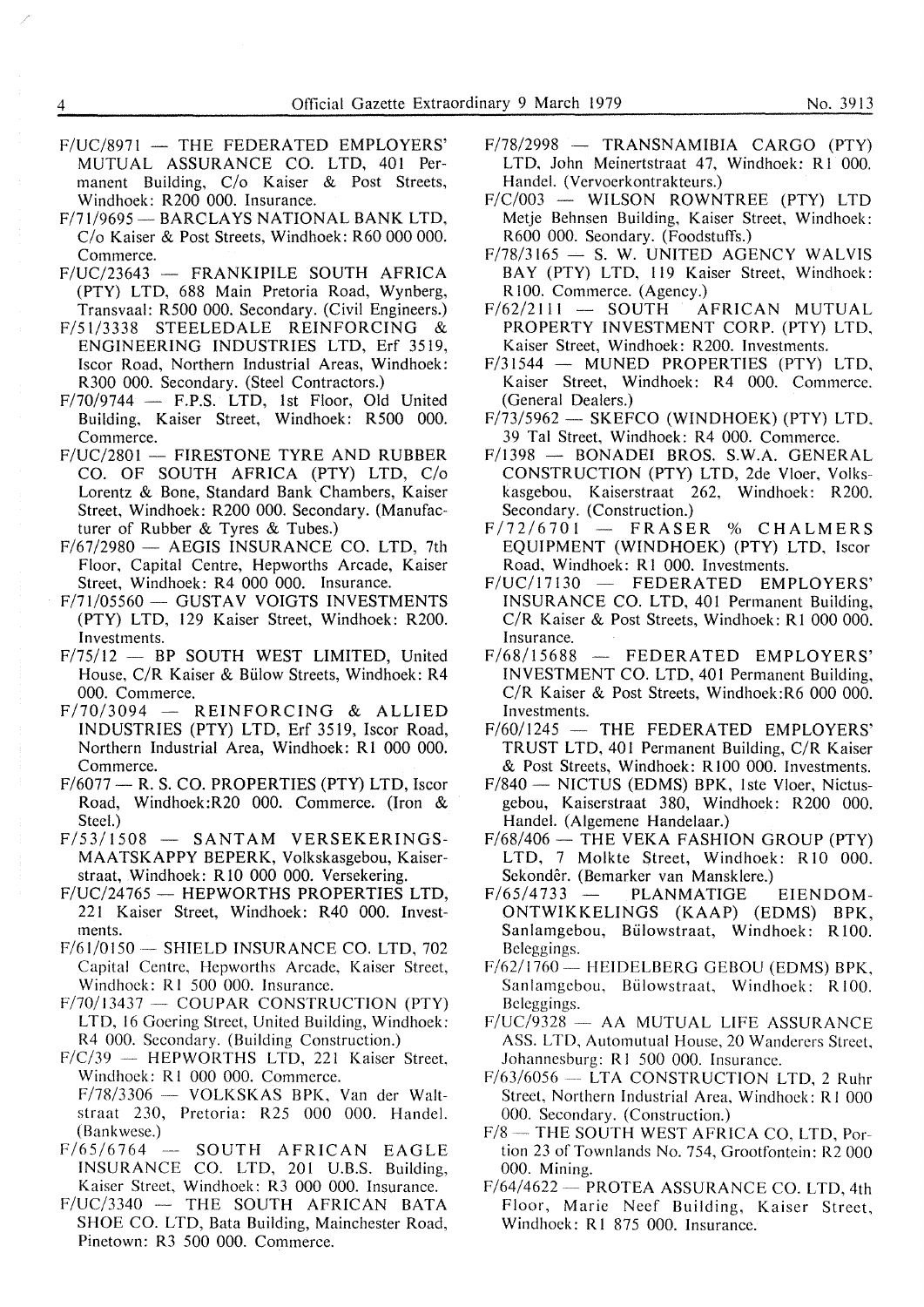- F/58/401 BENEFIT SOCIETY DISPENSARY (PTY) LTD, 1st Floor, Swabank Building, 12-20 Bulow Street, Windhoek: R200. Commerce.
- $F/UC/15205$  A.A. MUTUAL INSURANCE ASS. LTD, Automutual House, 20 Wanderers Street, Johannesburg: R2 530 000. Insurance.
- $F/UC/36895$  RANK XEROX (PTY) LTD, 39 B French Bank Centre, Kaiser Street, Windhoek: R4 000 000. Commerce.
- F/UC/19521 AGRICURA BPK, 19 Bloekom Street, Suiderhof, Ausspannplatz, Windhoek: RS00 000. Commerce.
- F/77/2059 SOUTHERN URANIUM CORP, 2nd Floor, Volkskas Building, 262 Kaiser Street, Windhoek: R122,05. Mining.
- $F/77/2062$  MID-WEST URANIUM CORP, 2nd Floor, Volkskas Building, 262 Kaiser Street, Windhoek: R130,76. Mining.
- $F/77/2061 TRISTATE NUCLEAR INCOR, 2nd$ Floor, Volkskas Building, 262 Kaiser Street, Windhoek: R87. Mining.
- F/77/2063 DELAWARE NUCLEAR INCOR, 2nd Floor, Volkskas Building, 262 Kaiser Street, Windhoek: R87. Mining.
- $F/77/3098$  OHORONGO GAME RANCH (S.W.A.), Nachtigalstraat 3, Windhoek: R7 407. Landbou.
- F/77/3372 VOLKSKAS PENSIOENDIENSTE (EDMS) BPK, Parkadegebou, 7de Vloer, Schoemanstraat, Pretoria: R4 000. Dienste.
- $F/61/1434$  FEDERALE & VOLKSKAS **PENSIOENEMAKELAARS BPK,** Parkadegebou, 7 de Vloer, Schoemanstraat, Pretoria: RIO 000. Handel.
- F/70/2732 VOLKSKAS VERSEKERINGS-**MAKELAARS (EDMS) BPK,** Parkadegebou, 7de Vloer, Schoemanstraat, Pretoria:R20 000. Handel.
- F/58/0471 **HALF PRICE STORES (S.A.) (PTY)**  LTD, **P/ A G. J.** Hanekom & **Kie,** 5de Vloer, **Swa**bankgebou, Windhoek: R200. Commerce.
- F/65/7765 PEP STORES LTD, P/A G. J. Hanekom & Kie, 5de Vloer, Swabankgebou, Windhoek: R3 750 000. Commerce.
- F/UC/503 **COOPERS (S.A.) (PTY)** LTD, 111 Metje Behnsen Building, 277 Kaiser Street, Windhoek: R450 000. Secondary. (Veterinary.)
- F/1598 **KARAKUL SALES (PTY) LTD, C/O**  Allthor (Pty) Ltd, 2nd Floor, 74 **Shortmarket Street, Cape Town: R4 000.Commerce.**
- **F/63/1736- CROWN MILLS (PTY) LTD, 8th Floor,**  Metje Behnsen Building, **Kaiser Street, Windhoek:**  RIO 000. **Commerce.**
- **F/65/0287 SUIDELIKE OLIE-EKSPLORASIE KORP. (EDMS) BPK, Standard Bankgebou, Kaiser**straat, Windhoek: R 100 000. **Sekonder.** (Prospekteerders.)
- F/65/2087 **BARCLAYS MORTGAGES**<br>NOMINEES (PTY) LTD, John Meinert & Kaiser **NOMINEES (PTY) LTD,** John **Meinert** & **Kaiser Streets, Windhoek: R200. Services.**
- **F/830- FLURSPAR INDUSTRIES OF S.W.A. (PTY) LTD,** 14th Floor, **Bedford** Centre, **Bed**forview: **R200. Secondary.** (Contracting.)
- F/UC/20069 AVBOB (BEGRAFNISDIENS) BPK. Republieklaan 72, Ausspannplatz, Windhoek: R20 000. Dienste.
- $F/2186$  AFRICAN EAGLE LIFE ASSURANCE SOCIETY LTD, 3rd Floor, African Life Centre. Kaiser Street, Windhoek: R3 400 000. Insurance.
- F/C/2086 UNION NATIONAL SOUTH BRITISH INSURANCE CO. LTD, C/o Howard & Wasser fall, 206 Allied Building, Kaiser Street. Windhoek: R5 000 000. Insurance.
- F/65/2407 FREDERICK C. MARKUS AND CO. (PTY) LTD, 401 Heerengracht Centre, Foreshore, Cape Town: RI 000. Commerce. (General Dealers.)
- $F/64/6856$  COMMERCIAL UNION ASSU-RANCE CO OF S.A. LTD, Mezzanine Floor French Bank Centre, Kaiser Street, Windhoek: R2 000 000. Insurance:
- F/UC/12840 UNIVERSITY MOTORS (PTY) LTD, Trust Bank Sentrum, Kaiserstraat 311. Windhoek: RIO 000. Commerce.
- $F/UC/17704$  FRANK & HIRSCH (PTY) LTD, 24 Merensky Street, Windhoek: R 140 000. Commerce.
- F/UC/19848 TELEVISION AND ELECTRICAL DISTRIBUTORS (PTY) LTD, 24 Bell Street, Ausspannplatz, Windhoek: R6 004. Commerce.
- $F/73/12536$  PEP STORES PENINSULA BPK. P/A G. J. Hanekom & Kie, 5de Verdieping, Swabankgebou, Biilowstraat. Windhoek: R5 000 000. Commerce.
- F/UC/5618-MILBORROW AND CO. (PTY) LTD. 111 Metje Behnsen Building, 277 Kaiser Street, Windhoek: R200 000. Commerce.
- $F/6185 SAMUEL OBBORN (S.A.) LTD, 10/12$ Wright Street, Southern Industrial Area, Windhoek: RI 500 000. Secondary. (Manufacturers.)
- F/C909-MOBIL OIL SOUTHERN AFRICA (PTY) LTD, 7th Floor, Metje Behnsen Building, Kaiser Street, Windhoek: R5 000 000. Commerce.
- F/59/3071 APPLIANCE SALES CORPORATION (PTY) LTD, 24 Bell Street. Ausspannplatz, Windhoek: R200. Commerce. (General Dealers.)
- $F/69/16632$  TEDELEX SOUND AND VISION (PTY) LTD, 24 Bell Street, Ausspannplatz. Windhoek: R4 000. Commerce. (Wholesalers.)
- $F/72/12398$  THE STELLENBOSCH FARMERS' **WINERIES MARKETING** LTD, Ruhr Street. Windhoek: R4 000. Commerce.
- $F/60/1915$  SILO TRADING (PTY) LTD, C/o Messrs P. J. Malherbe & Co, Volkskas Building, 262 Kaiser Street, Windhoek: R200. Commerce.
- $F/69/11009 LUCAS$  PROPERTIES (PTY) LTD, 6 Parsons Road, Windhoek: RIOO. Investments.
- F/UC/18159- FERGUSSONS PAINTS (PTY) LTD, Rex Furnishers Building, Erf 1519, Snyman Circle, Republic Road, Windhoek: R400 000. Secondary. (Manufacturers of Paints.)  $\blacksquare$
- $F/70/5384$  ALPINE CATERERS (PTY) LTD, C/o Western Knapp Power Gas Co, Rössing Uranium Mine, Swakopmund: Rl 000. Secondary. (Manufacturers of Frozen Meals.)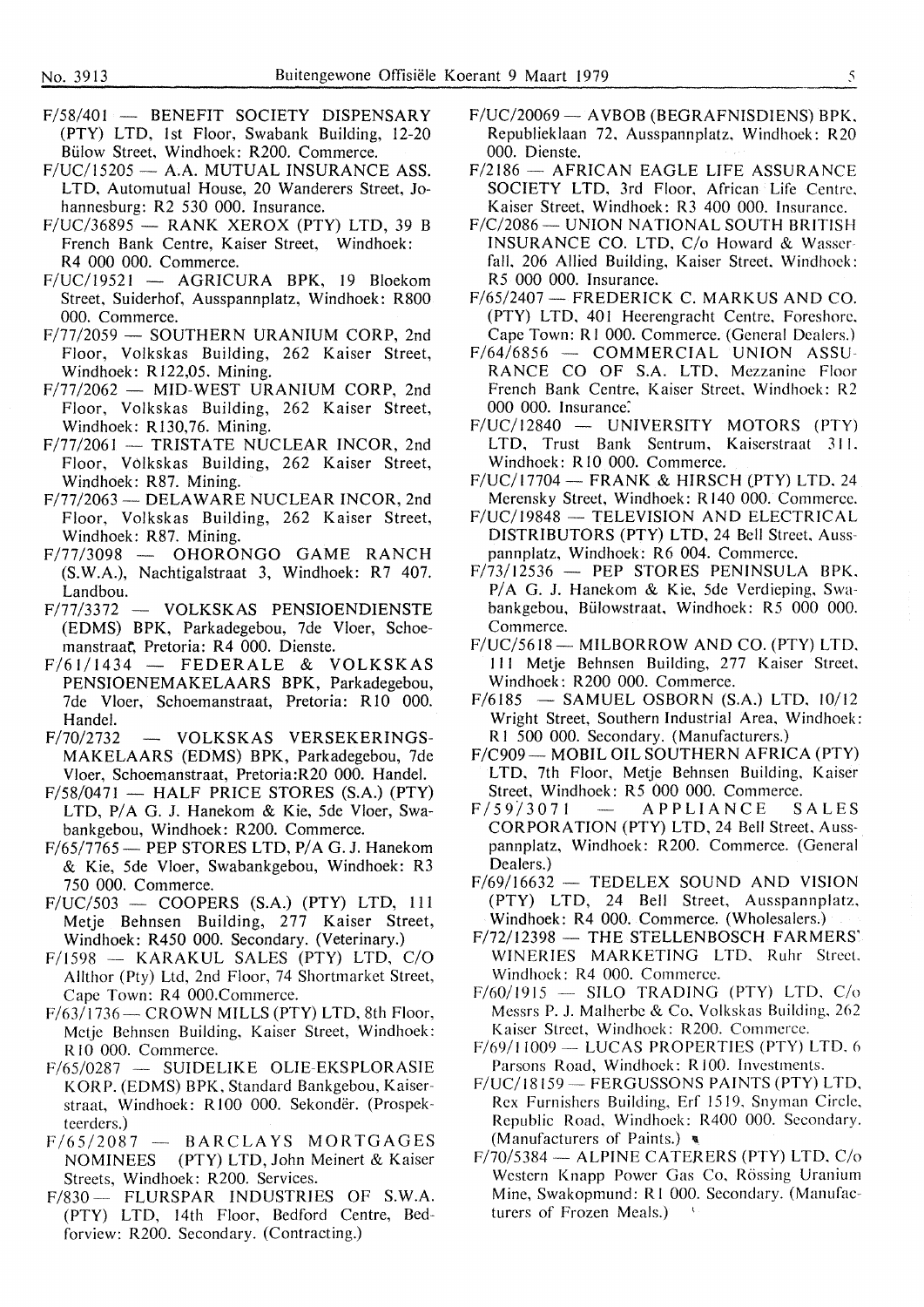- $F/75/14$  SHELL OIL SOUTH WEST AFRICA LTD, Swaco House, Kaiser Street, Windhoek: R2 218 634 . Commerce.
- $F/UC/26746$  BLACKWOOD HODGE (S.A.) (PTY) LTD, Erf No. 4732,  $C/R$  Michael de Kock  $\&$ Kalie Roodt Streets, Windhoek: R2 500 000. Commerce.
- $F/72/21 NORD$  RESOURCES CORPORATION. Dayton, Ohio, U.S.A.: R52 200. Mining.
- $F/68/1979$  TREK PETROLEUM (EDMS) BPK. 4de Verdieping, Swabankgebou, Biilowstraat, Windhoek: R2 000 000. Commerce.
- $F/UC/23387$  LEWIS STORES LTD, 35 Garten Street, Windhoek: R900 000. Commerce. (Wholesalers.)
- $F/74/3721$  DURA CONSTRUCTION CO (S.W.A.) (PTY) LTD, C/o Spring, Abbott & Co., Metje Behnsen Building, Kaiser Street, Windhoek: R4 000. Secondary. (Construction.)
- $F/71/3$  EBCO MINING CO., Standard Bank Chambers, Kaiser Street, Windhoek: R7 000. Mining.
- $F/76/4096$  THE PRUDENTIAL ASSURANCE CO. OF S.A. LTD, Metje Behnsen Building, Kaiser Street, Windhoek: R2 000 000. Insurance.
- $F/77/0658$  KEMPTON VAN LINES (CAPE) (PTY) LTD, 3 Nachtigal Street, Windhoek: R4 000. Commerce. (Transport.)
- $F/64/1307$  TEDELEX ELECTRONICS (PTY) LTD, 24 Bell Street, Ausspannplatz, Windhoek: R4 000. Commerce.

## General Notice

## (No. AG. 1 of 1979)

## DEPARTMENT OF COMMERCE AND CONSUMER AFFAIRS

#### \lOTICES IN TERMS OF THE COMPANIES ACT, 1973 (ACT 61 OF 1973)

The following notices relating to the registration of companies, change of names, defensive names, deregistration and increase of capital are published for general information.

No guarantee is given as to the accuracy of the particulars furnished and no responsibility is taken for errors or omissions or their consequences.

D. J. STRAUSS, Registrar of Companies Windhoek. 1979

## **REGISTRATION OF COMPANIES/REGISTRASIE VAN MAATSKAPPYE. NEW COMP ANIES/NUWE MAA TSKAPPYE.**

Nommer, naam en adres van maatskappy, aandele kapitaal/Number, name and address of company, share capital.

Number, name and address of company, share capital/Nommer, naam en adres van maatskappy, aandele kapitaal.

- 79/001 CENTRAL CONSTRUCTION (PTY) LTD, 3 MacKenzie Street, Windhoek: R5 000. Secondary. (Building Construction.)
- 79/002 **NAMIBIA** HELICOPTER SERVICES (PTY) LTD, 8th Floor, United House, Kaiser Street, Windhoek: R4 000. Investments.

## Algemene Kennisgewing

(No. AG. 1 van 1979)

DEPARTEMENT VAN HANDEL EN VERBRUIKERSAKE

## KENNISGEWINGS INGEVOLGE DIE MAATSKAPPYWET, 1973 (WET 61 van 1973).

Die volgende kennisgewings in verband met die registrasie van maatskappye, naamsveranderinge, defensiewe name, deregistrasie en vermeerdering van kapitaal word vir algemene inligting bekend gemaak.

Geen waarborg ten opsigte van die juistheid van die besonderhede verstrek word gegee nie en geen verantwoordelikheid vir foute of weglatings of die gevolge daarvan word aanvaar nie.

D. J. STRAUSS, Registrateur van Maatskappye Windhoek.

- 79/003 UNIFREIGHT GENERAL SERVICES. **(S.W.A.)** (PTY) LTD, Standard Bank Chambers, Kaiser Street, Windhoek: R 100. Commerce. (Shipping.)
- 79/004 TREK PETROLEUM (S.W.A.) (PTY) LTD, Swabank Building, Billow Street, Windhoek: R4 000. Secondary. (Petroleum).
- 79/005 KAROO LEWENDE HAWE (S.W.A.) BEPERK, H/v Parsons en Joulestraat, Windhoek: Rl00. Landbou.
- 79/006 DED KONSTRUKSIE (EDMS) BPK, Blok A, Erf 32, Rehoboth: Rl 500. Sekonder. (Konstruksie.)
- 79/007 REM DIAMONS (PTY) LTD, A. Neuhaus & Kie, Sanlamgebou, Bülowstraat, Windhoek: R100. Mynbou.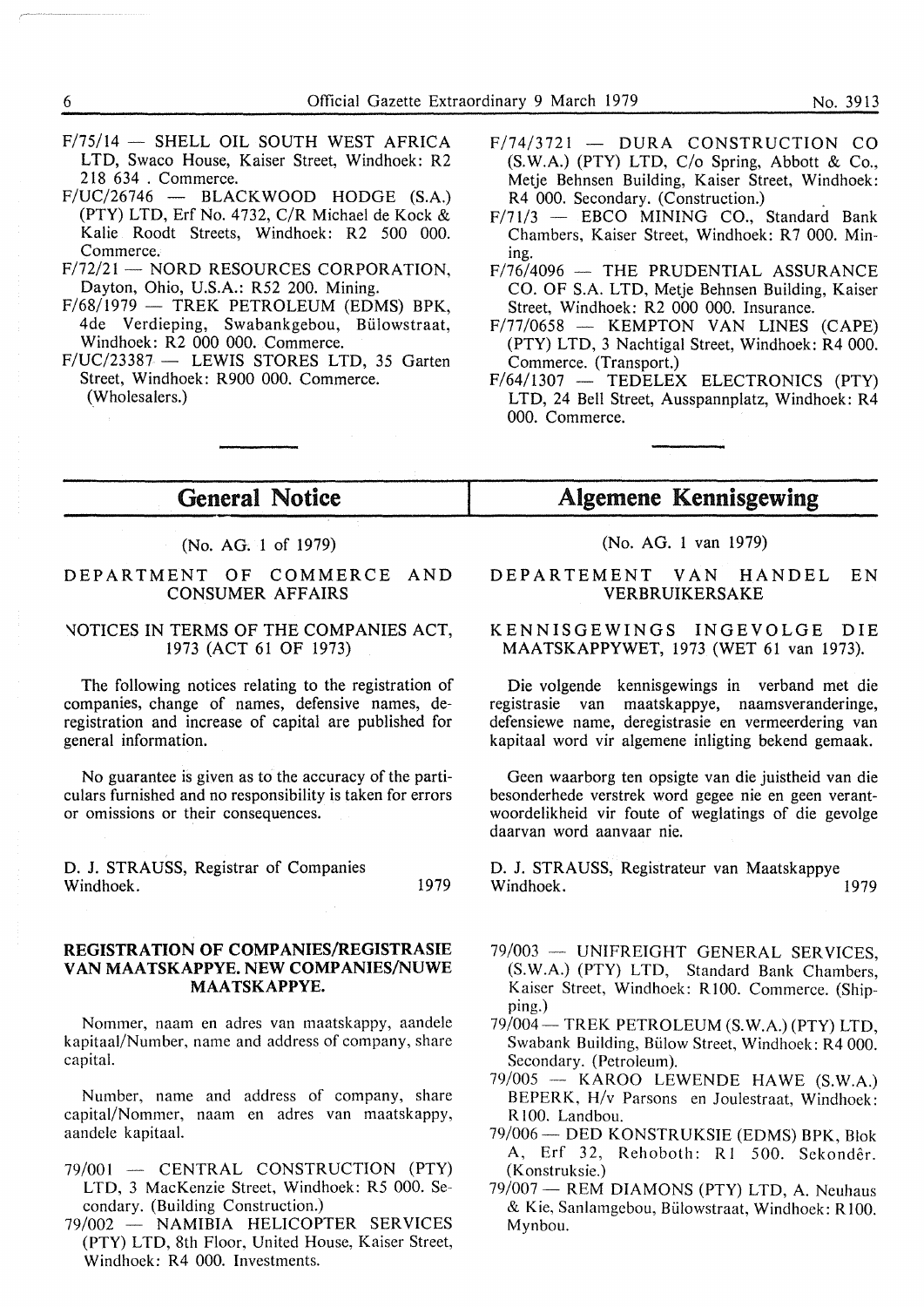- 79/008 -- NAMIBIAN COMMODITY TRADING CO., (PTY) LTD, Metie Behnsen Building, Kaiser Street. Windhoek: R4 000. Commerce.
- 79/009 GLISSBANK MULTICAST (PTY) LTD, Schlosser Street, Erf 2768, Swakopmund: R600. Secondary. (Concrete Manufacturers.)
- 79/010 THOMAS COOK (NAMIBIA) (PTY) LTD, 38 Rissik Street, Johannesburg: R4 000. Commerce. (Travel Agency.)
- $79/011 NAMIBIA$  TRADING CO., (PTY) LTD, Old Standard Bank Building, Kerk Street, Outjo: R 10 000. Commerce. (Traders.)
- $79/012$  A. R. PROPERTY & BUILDING (PTY) LTD, 5th Floor, Swabank Building, Bülow Street, Windhoek: R4 000. lnvestments.
- $79/013$  KÜHNE & NAGEL (PTY) LTD, No. 3 Francois House, Curt von Francois Street, Windhoek: R100. Commerce. (Transport.)
- $79/014$  RENNIES PROJECTS (S.W.A.) (PTY) LTD, 8th Floor, United House, Kaiser Street, Windhoek: R4 000. Investments.
- $79/015 A$ . WUTOW TRADING CO. (PTY) LTD, Erf 413, Edison Street, Industrial Area, Windhoek: R IO 000. Commerce. (Traders.)
- 79/016 GERMAN DEVELOPMENT NAMIBIA ( PTY) LTD, 2nd Floor, Volkskas Building, 262 Kaiser Street, Windhoek: R100. Investments.
- $79/017 J$ . K. SOLAR ENERGIE TECHNIK (PTY) LTD. 8th Floor, United House, Kaiser Street, Windhoek: R4 000. Secondary. (Heating Engineering.)
- 79/018 OCTHA DIAMANTMAKELAARS (WINDHOEK) (EDMS) BPK, Goringstraat 28, Windhoek: R4 000. Handel. (Diamante.)
- 79/019 -- ENERGI METALS AND MINERALS (PTY) LTD, c/o Dr. Weder, Kruger & Hartmann, Santam Building, Windhoek: RIO 000. Secondary. ( Prospecting.)
- $79/020$  RENNIES SHIPPING (S.W.A.) (PTY) LTD, 1st Floor, French Bank Centre, Kaiser Street, Windhoek: R 100. Commerce. (Shipping.)
- 79/021 AFRO FASHIONS NAMIBIA (PTY) LTD, Rentmeester Building, Jan Jonker Road, Windhoek: RIO 000. Commerce. (Traders.)
- 79/022 NAMIBIAN TOY COMPANY (PTY) LTD, Baines Plain Shopping Centre, Shop Nr. 17, Fritsche Street, Pioneerspark, Windhoek: R 1 000. Commerce. (General Dealer.)
- $79/023$  GALLO (PTY) LTD, Block 2, United Building, Kaiser Street, Windhoek: R4 000. Commerce. (Music Dealer.)
- 79/024 VEEVERVOER GRUNAU (EDMS) BPK, Gedeelte 11 van die plaas Quartzrif Nr. 20, Distrik Karasburg: R4 000. Handel. (Veevervoerders.)
- 79/025 MAGIRUS-DEUTZ (NAMIBIA) (PTY) LTD, c/o Deloitte, Haskins & Sells, Permanent Building, Kaiser Street, Windhoek: Rl 000. Commerce. (Motor Vehicles.)
- $79/026$  FRE-BRO (PTY) LTD, c/o Messrs. C. R. Liebenberg & Co., 3 Nachtigal Street, Windhoek: Rl 000. Investments.
- 79/027 BABCOCK NAMIBIA (PTY) LTD, Triplejay House, Republic Road, Windhoek: R 10 000. Secondary. (Engineering.)
- 79/028 VIGOR MINING AND EXPLORATION (PTY) LTD, c/o Dr. Weder Kruger & Hartmann, Santam Building, Windhoek: RIO 000. Mining.

## **SPECIAL RESOLUTIONS/SPESIALE BESLUITE. CHANGE OF NAME/NAAMSVERANDERINGS**

Old name, new name, date of registration of special resolution/Ou naam, nuwe naam, datum van registrasie van spesiale besluit.

- AC & V Air Conditioning & Sheetmetal Workers (Pty) Ltd, AIR CONDITIONING AND VENTI-LATION CONTRACTORS (PTY) LTD: 15-1-79.
- Piet Crous Motors (Edms) Bpk, BUDGET RENT-A-CAR (NAMIBIA) (PTY) LTD: 15-1-79.
- Usakos Slagtery (Edms) Bpk, DANIE VAN WYK (EDMS) BPK: 15-1-79.
- Sembel-it (S.W.A.) (Pty) Ltd, DERKEN ENTERPRISES (NAMIBIA) (PTY) LTD: 15-1-79.
- Modern Hairdressing Supplies (S.W.A.) (Pty) Ltd,<br>MODERN HAIRDRESSING SUPPLIES HAIRDRESSING SUPPLIES (WINDHOEK) (PTY) LTD: 23-1-79.
- Okahandja Konstruksies (Edms) Bpk, POOLMAN TRANSPORT (EDMS) BPK: 25-1-79.
- J. Klutsky (Pty) Ltd, NAMIBIA BULK CARRIERS (PTY) LTD: 29-1-79.
- Foschini (SWA) (PTY) FASHION RETAILERS (PTY) LTD: 8-2-79.
- The Air Survey Company of South West Africa (Pty) Ltd, DEVELOPMENT SURVEYS SOUTHERN AFRICA (PTY) LTD: 13-2-79.

#### **REGISTRATION OF DEFENSIVE NAMES/REGISTRASIE VAN DEFENSIEWE NAME**

Number(s), name and address of company, date of registration/Nommer(s), naam en adres van maatskappy, datum van registrasie.

- D/0001/79 PAGES STORES, Foschini Ltd, Lefic Centre, 342 Voortrekker Road, Parow East: 12-1-79.
- D/0002/79 MARKHAMS OUTFITTERS, Foschini Ltd, Lefic Centre, 142 Voortrekker Road, Parow East: 12-1-79.
- D/0003/79 LEWIS FOSHINI INVESTMENTS. Foschini ltd, Lefic Centre, 342 Voortrekker Road, Parow East: 12-1-79.
- D/0004/79 LEFIC Foschini Ltd Lefic Centre, 342 Voortrekker Road, Parow East: 12-1-79.
- D/0005/79 FOSCHINI, Foschini Ltd, Lefic Centre, 342 Voortrekker Road, Parow East: 12-1-79.
- D/0006/79 AMERICAN SWISS WATCH CO., Foschini Ltd, Lefic Centre, 342 Voortrekker Road, Parow East: 12-1-79.